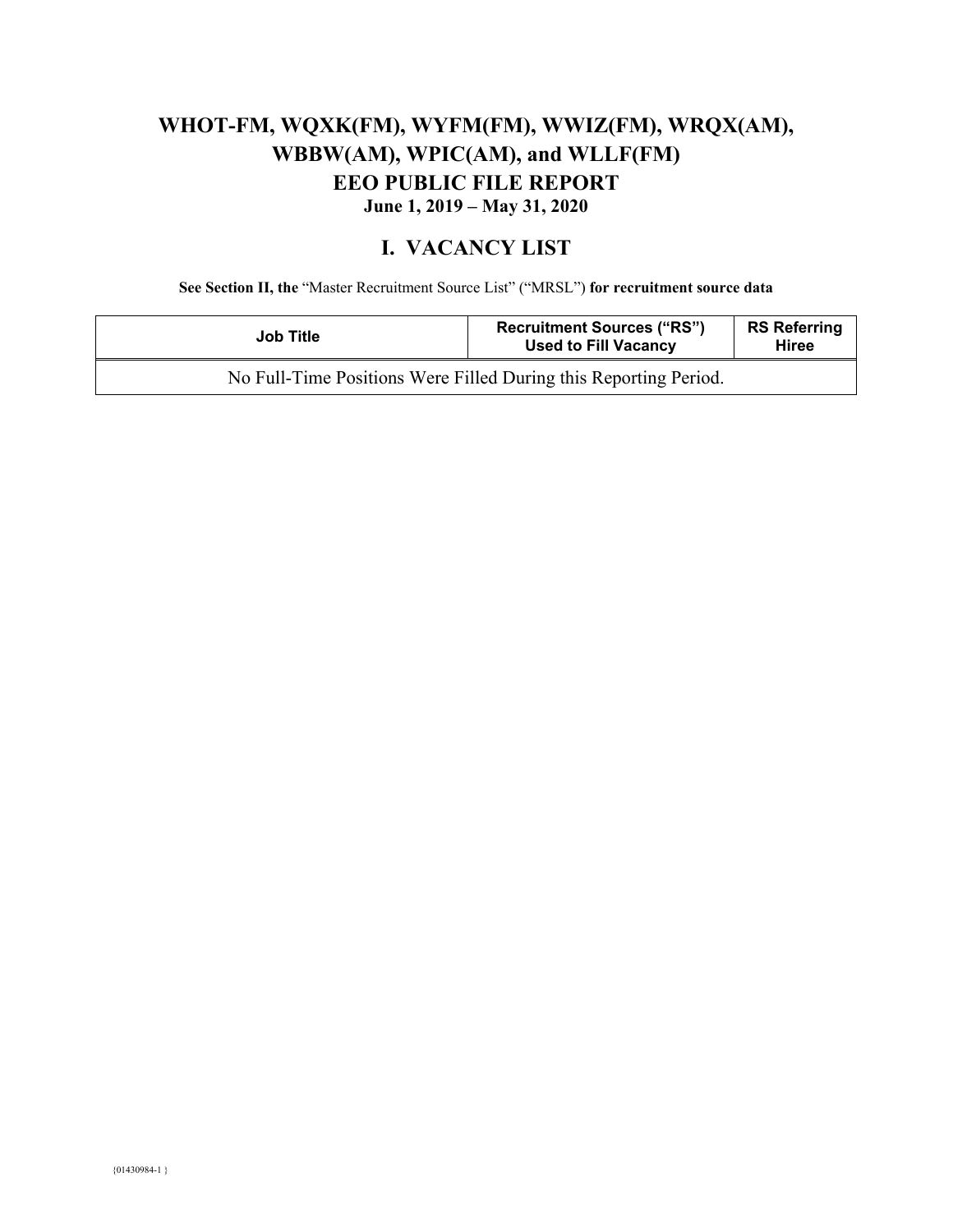## **WHOT-FM, WQXK(FM), WYFM(FM), WWIZ(FM), WRQX(AM), WBBW(AM), WPIC(AM), and WLLF(FM) EEO PUBLIC FILE REPORT June 1, 2019 – May 31, 2020**

### **II. MASTER RECRUITMENT SOURCE LIST ("MRSL")**

| <b>RS</b><br><b>Number</b>                                                                 | <b>RS Information</b> | <b>Source Entitled</b><br>to Vacancy<br><b>Notification?</b><br>(Yes/No) | No. of Interviewees<br><b>Referred by RS</b><br>Over<br><b>Reporting Period</b> |
|--------------------------------------------------------------------------------------------|-----------------------|--------------------------------------------------------------------------|---------------------------------------------------------------------------------|
| As Reported in Section I, No Full-Time Positions Were Filled During this Reporting Period. |                       |                                                                          |                                                                                 |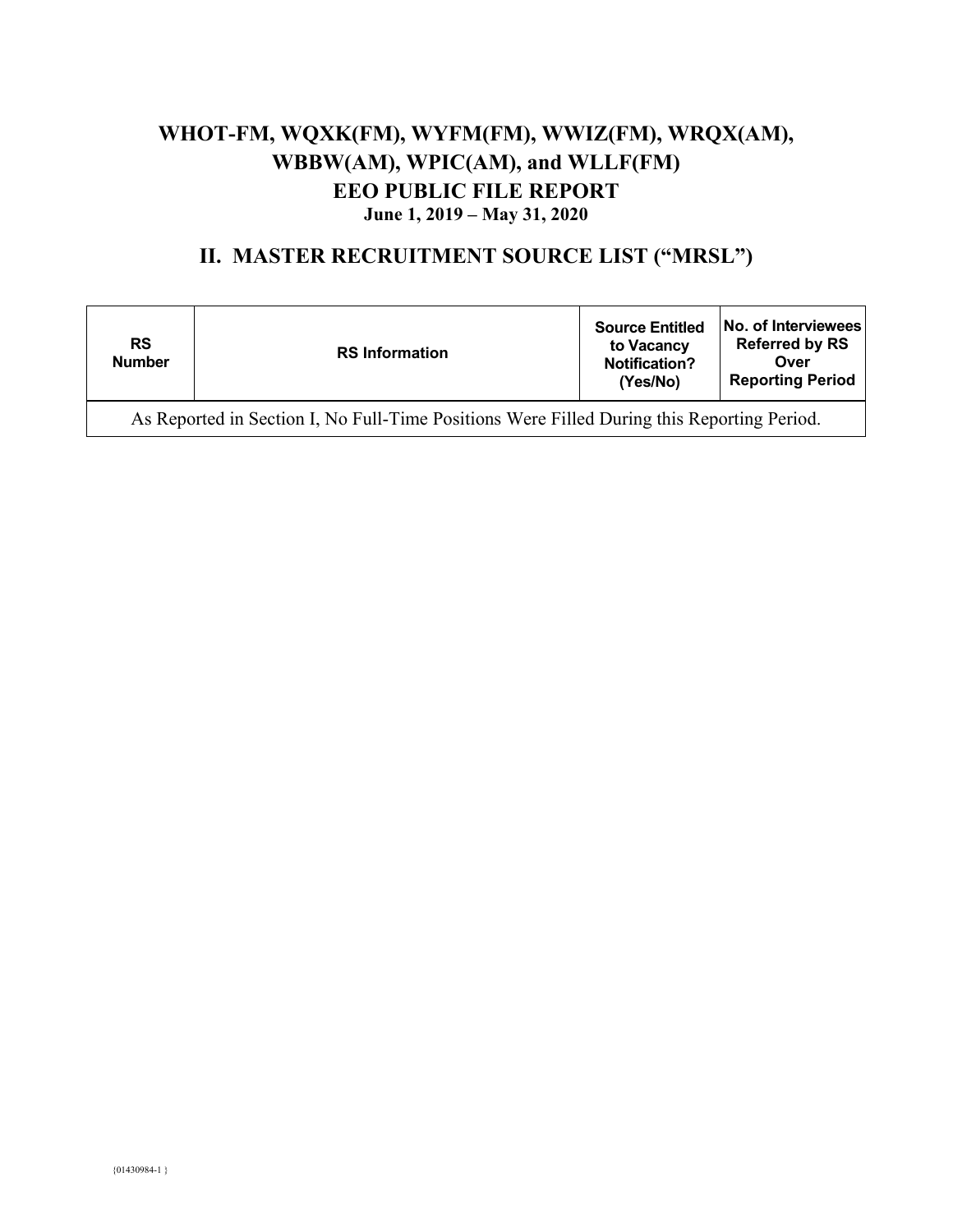## **WHOT-FM, WQXK(FM), WYFM(FM), WWIZ(FM), WRQX(AM), WBBW(AM), WPIC(AM), and WLLF(FM) EEO PUBLIC FILE REPORT June 1, 2019 – May 31, 2020**

|                         | <b>Type of Recruitment Initiative</b><br>(Menu Selection)                                                                   | <b>Brief Description of Activity</b>                                                                                                                                                                                                                                                                                                                                                                                                                                                                                                           |
|-------------------------|-----------------------------------------------------------------------------------------------------------------------------|------------------------------------------------------------------------------------------------------------------------------------------------------------------------------------------------------------------------------------------------------------------------------------------------------------------------------------------------------------------------------------------------------------------------------------------------------------------------------------------------------------------------------------------------|
| $\mathbf{1}$            | Participate in activity reasonably calculated<br>to disseminate information about careers in<br>broadcasting                | On June 10, 2019, our SEU's Market Manager was<br>a guest panelist at the annual Communications<br>Meeting of the Diocese of Youngstown, during<br>which, among other topics, he spoke about the<br>radio business and emphasized the ever-increasing<br>role technology plays in the industry.                                                                                                                                                                                                                                                |
| $\overline{2}$          | Participate in event/program sponsored by<br>an educational institution relating to career<br>opportunities in broadcasting | On June 22, 2019, our SEU's Local Sales Manager<br>("LSM") welcomed a student from Mercer High<br>School for a "job shadow." The student received a<br>tour of our facilities, met our staff, and receieved a<br>quick lesson about how radio stations operate<br>before "shadowing" our LSM for the day to<br>experience what a typical day at a cluster of radio<br>stations is like for him.                                                                                                                                                |
| $\overline{\mathbf{3}}$ | Mentoring Program                                                                                                           | Since September 19, 2019, our SEU's Business<br>Manager has been mentoring our Traffic Manager<br>to acquire the knowledge and skills necessary to<br>move into the position of Business Office<br>Assistant. Our Business Manager met with this<br>employee on a regular basis to provide instructions<br>about the intricacies involved in business office<br>operations of a national radio company. An<br>understanding of these operations puts this<br>employee in position as a likely candidate for a<br>managerial job in the future. |
| $\overline{\mathbf{4}}$ | Participate in event/program sponsored by<br>an educational institution relating to career<br>opportunities in broadcasting | On October 10, 2019, our WHOT-FM Morning<br>Show Hosts spoke to incoming students at<br>Youngstown State University about career<br>opportunities in broadcasting as well as the<br>education/skill sets necessary for success in the<br>radio business.                                                                                                                                                                                                                                                                                       |

## **III. RECRUITMENT INITIATIVES**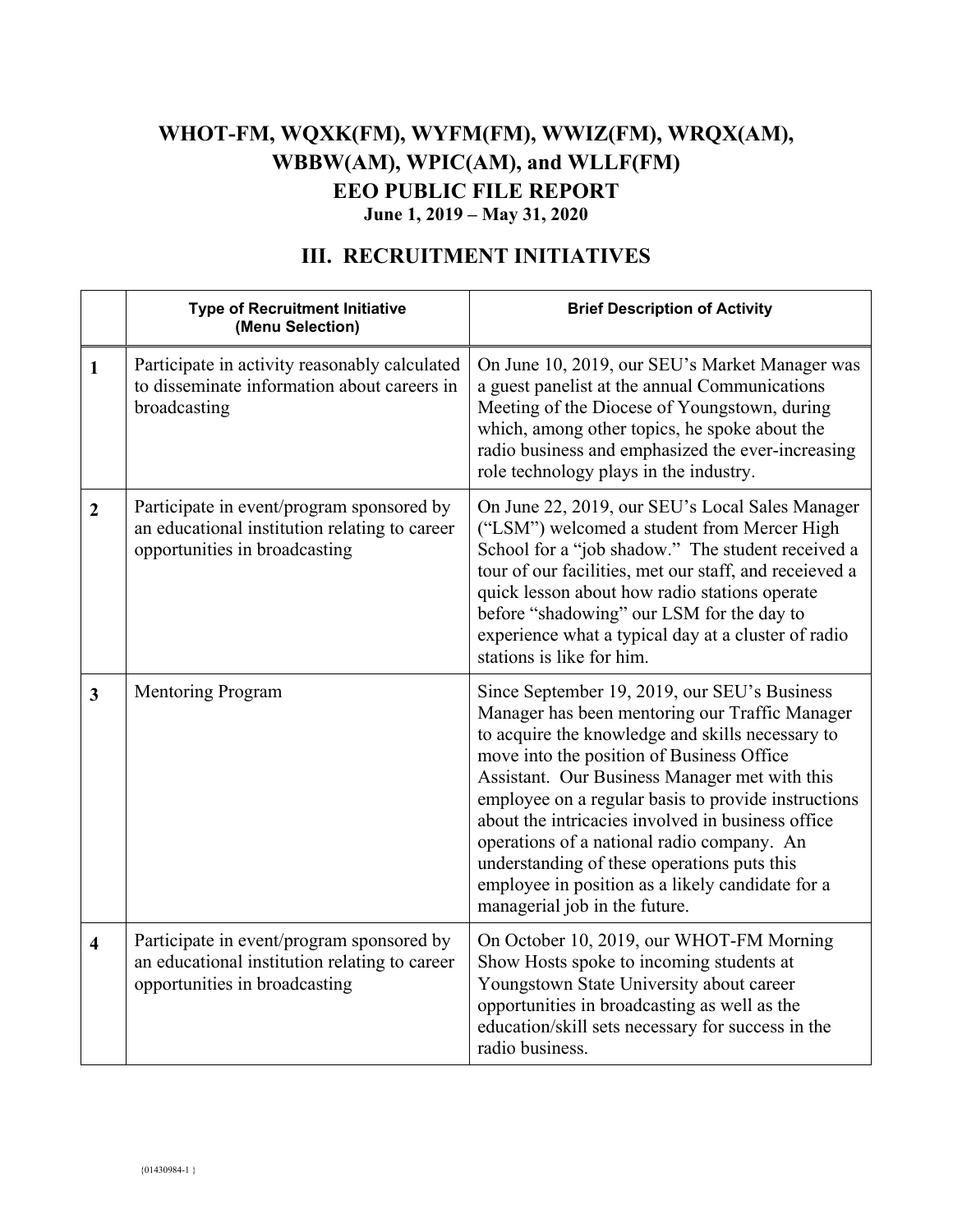|                | <b>Type of Recruitment Initiative</b><br>(Menu Selection)                                                                                            | <b>Brief Description of Activity</b>                                                                                                                                                                                                                                                                                                                                                                                                             |
|----------------|------------------------------------------------------------------------------------------------------------------------------------------------------|--------------------------------------------------------------------------------------------------------------------------------------------------------------------------------------------------------------------------------------------------------------------------------------------------------------------------------------------------------------------------------------------------------------------------------------------------|
| 5              | Participate in event/program sponsored by<br>an educational institution relating to career<br>opportunities in broadcasting                          | On October 17, 2019, our SEU's Local Sales<br>Manager addressed the Marketing classes at<br>Westminster College to talk about his job as the<br>sales manager of a cluster of radio stations entails<br>as well as the education and skill sets necessary to<br>be successful in sales in radio. He also emphasized<br>the ever-increasing role technology plays in the<br>industry.                                                             |
| 6              | Participate in event/program sponsored by<br>an educational institution relating to career<br>opportunities in broadcasting                          | On November 25, 2019, our Local Sales Manager<br>our SEU's Local Sales Manager ("LSM")<br>welcomed a student from Slippery Rock University<br>for a "job shadow." The student received a tour of<br>our facilities, met our staff, and received a quick<br>lesson about how radio stations operate before<br>"shadowing" our LSM for the day to experience<br>what a typical day at a cluster of radio stations is<br>like for him.              |
| $\overline{7}$ | Participate in event/program sponsored by<br>an educational institution relating to career<br>opportunities in broadcasting                          | On November 29, 2019, the Co-Host of Sports<br>Line on Stations WPIC and WLLF welcomed a<br>student from Slippery Rock University for a "job<br>shadow." The student received a tour of our<br>facilities, met our staff, and received a quick lesson<br>about how radio stations operate before<br>"shadowing" the Co-Host for the day to experience<br>what this on-air postiion entails.                                                      |
| 8              | Participate in event/program sponsored by<br>a community organization/educational<br>institution relating to career opportunities<br>in broadcasting | On January 14, 2020, our Senior Sales Executive<br>organized and conducted a live remote broadcast<br>from the Trumbull County Technical Career<br>Center Job Fair, during which she discussed career<br>opportunities in broadcasting with an emphasis on<br>sales and marketing.                                                                                                                                                               |
| 9              | Participate in event/program sponsored by<br>a community organization/educational<br>institution relating to career opportunities<br>in broadcasting | On February 18, 2020, our Senior Sales Executive<br>welcomed a student from Trumbull County<br>Technical Career Center for a "job shadow." The<br>student received a tour of our facilities, met our<br>staff, and receieved a quick lesson about how radio<br>stations operate before "shadowing" our Senior<br>Sales Executive for the day to experience what a<br>typical day selling advertising for a cluster of radio<br>stations is like. |